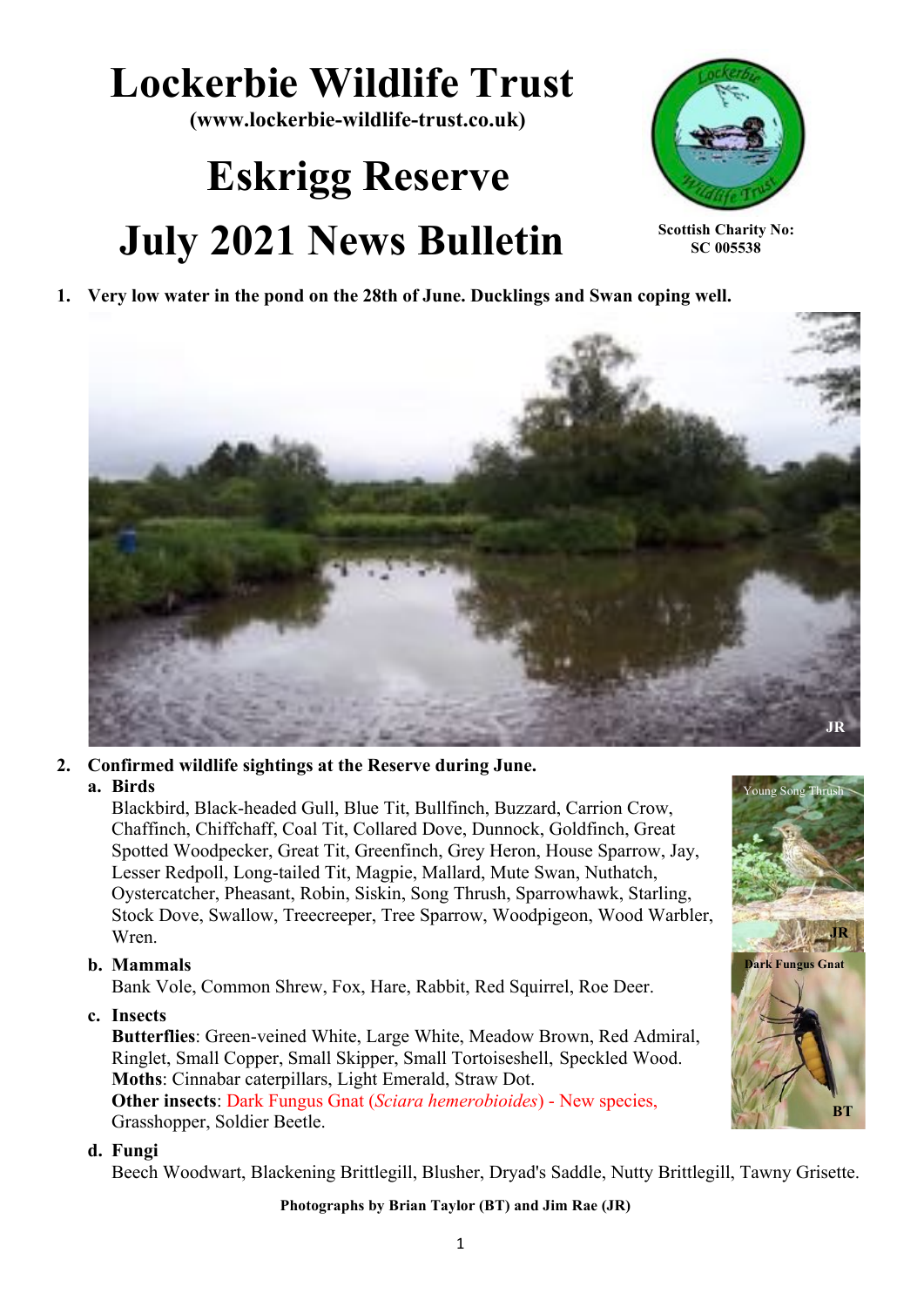#### **3. Eskrigg Reserve - July 2021 Photo-gallery**



**1st Row : Brown Fly (***Haematobosca stimulans***), Marsh Woundwort, Slender St. John's-wort, Small Skipper 2nd Row : Cinnabar caterpillars, Light Emerald, Female Mallard with ducklings. 3rd Row : Small Copper, Bird's-foot Trefoil, Goldfinch 4th Row : Bell Heather (***Erica cinerea***), Spotted Heath Orchid, Marsh Valerian 5th Row : Trailing St. John's-wort, Ringlet, Yellow Bartsia**

**Photographs by Jim Rae**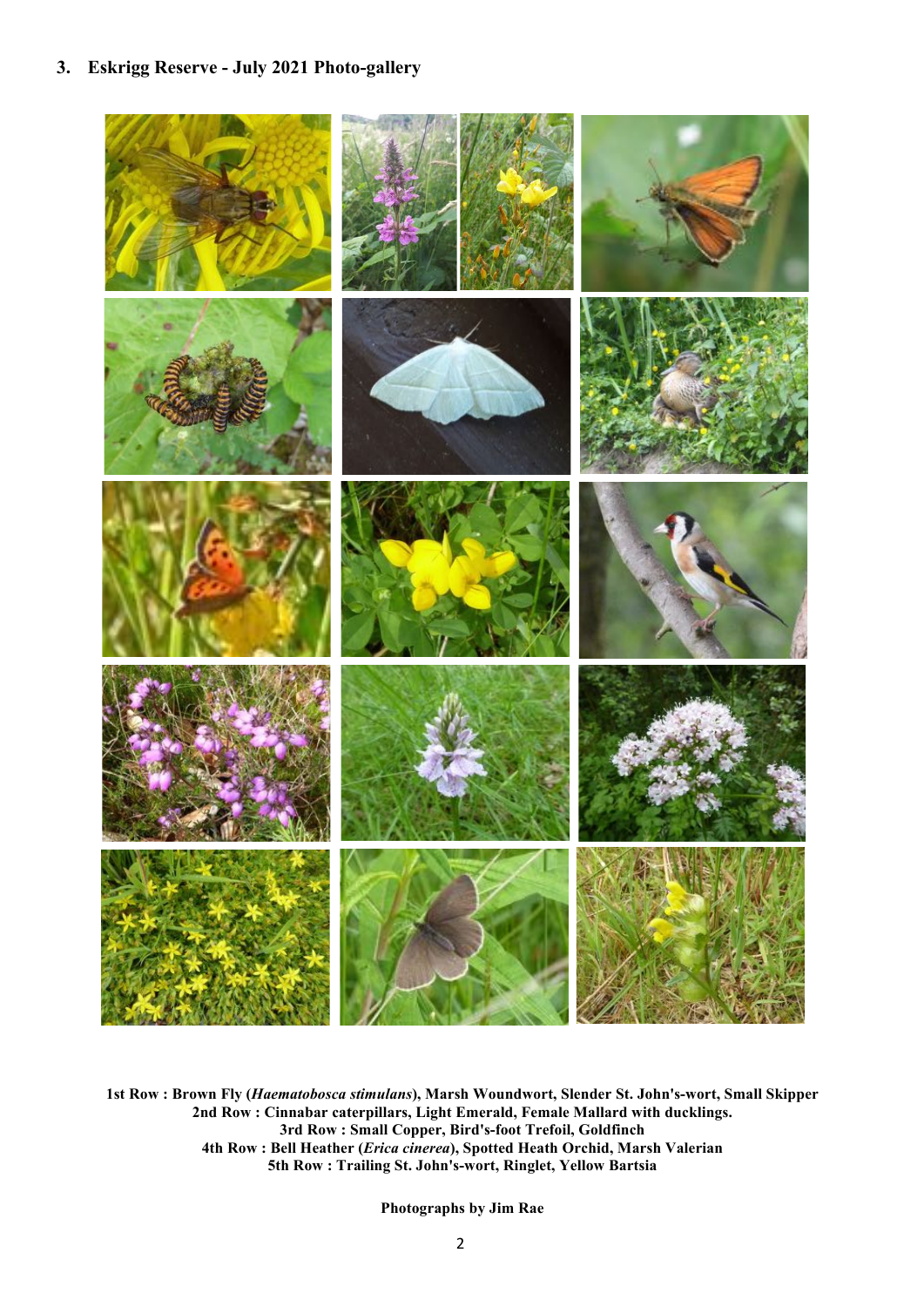**4. July Activities at Eskrigg Reserve**

**17th Jim** did a **Moth Trapping,** see page 4.

**28th** Some members of the **Annandale Red Squirrel Group** met up at the Eskrigg Centre to discuss Squirrel Survey Techniques.

#### **5. Maintenance work at the Reserve and Woodland Walks in July**

- **2nd Jim Rae** and **Graeme Urquhart** pulled some of the self-seeded birch trees in the heathland area, cleared self-seeded trees and whins from the ditch round the Bog Myrtle Walk, cleared the soil from the site at the T-junction of the forest road where a new bench will be placed and laid a bed of clean gravel.
- **5th Jim** and **Graeme** spent the day removing more self-seeded trees and whins from along the Bog Myrtle Walk.
- **7th Jim** strimmed and raked the path from the Reserve Car Park down to the Dog Bin.
- **8th Jim** strimmed the path to the duck feeder and the path to the Kingfisher Hide.
- **9th** In the morning, **Norah Muirhead** and **Anne Legg** weeded the area round the Centre while **Graeme** raked up the cuttings from the path to the duck feeder and **Jim** raked the path to the Kingfisher Hide. **Graeme** and **Jim** also weeded and cleared the area around the toilet. In the afternoon, **Graeme** and **Jim** cleared more self-seed trees and whins from along the Bog Myrtle Walk.
- **12th Graeme** and **Jim** strimmed and raked the path from the Dog Bin to the shelter and strimmed the picnic area.
- **13th Jim** strimmed and raked the path through the Reserve.
- **16th Graeme** and **Jim** dismantled part of the original jetty, the timbers had rotted over the past thirty years and need replaced. **Norah** kindly did some more weeding of the Reserve path.
- **17th** The **Mute Swan "S"** returned from the Barony Wildlife Hospital. Thanks to **Lorna Kempsell** (in charge at the hospital) for looking after "S" so well and aiding her recovery. Thanks also to **Janet Proudlock** (SSPCA) for transporting "S" to and from the hospital.



**19th Graeme** and **Jim** dismantled the rest of the original jetty. **Zack Nicholson** and **Jack Prentice** did a couple of hours of pruning of brambles along the forest road.



**22nd Jim** and **Neil Robertson** installed a new bench seat near the T-junction on the forest road. **Jim** then spent the rest of the day pruning trees and brambles along the Southern Loop.

**23rd Norah**, **Graeme** and **Jim** strimmed and raked the edges of the Forest Road, between the storage shed and the gravel heaps.



**24th Jim** strimmed the sides of the feeder burn and around the Red Squirrel Hide.

**25th Jim** strimmed the edges of the path from the Forest Road to the Pipeline Walk. Meanwhile **Zack**  started work on the path west of the Pipeline Walk, to be known as **Zack and Jack's Track**.



**26th Zack**, **Jack** and **Graeme** spent the day working on Zack and Jack's Track, while Jim caught up on some paperwork.

**27th** - **28th Zack** and **Jack** worked on their track at various times.

**29th** - **31st Zack** kindly opened up and closed up, while **Jim** was on sick leave.

**Photographs by Jim Rae**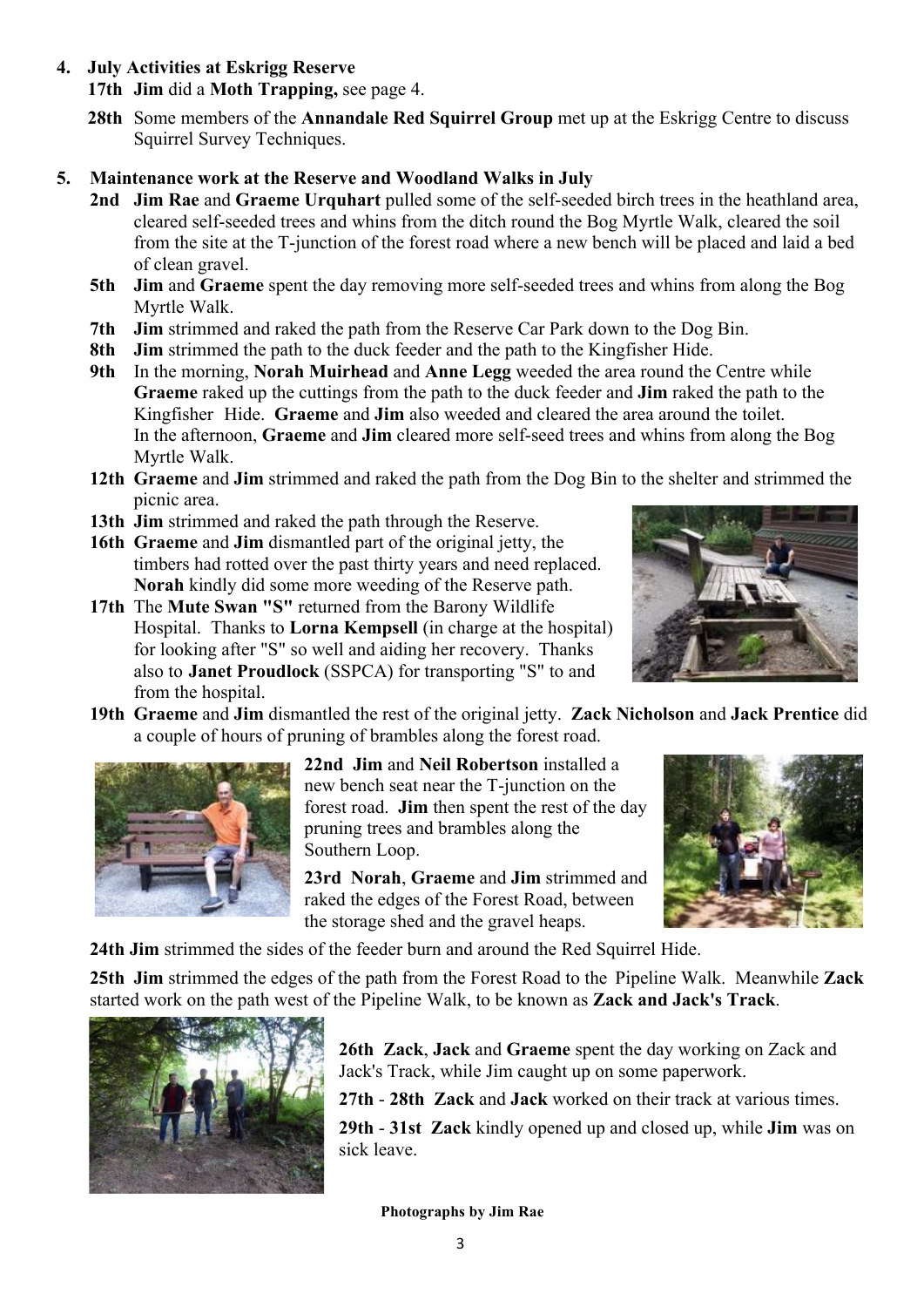#### **Moth Trapping - 17/18.07.21 - Eskrigg Reserve**

| Macro-moths                  |                            |                         | <b>Macro-moths (continued)</b>                |                         |              |
|------------------------------|----------------------------|-------------------------|-----------------------------------------------|-------------------------|--------------|
| <b>Common Name</b>           | <b>Scientific Name</b>     |                         | <b>Common Name</b>                            | <b>Scientific Name</b>  |              |
| Antler Moth                  | Cerapteryx graminis        | $\overline{4}$          | <b>Ingrailed Clay</b>                         | Diarsia mendica         | 12           |
| <b>Barred Red</b>            | Hylaea fasciaria           | 1                       | July Highflyer                                | Hydriomena furcata      | 26           |
| <b>Barred Straw</b>          | Eulithis pyraliata         | 19                      | Large Emerald                                 | Geometra papilionaria   | ξ            |
| <b>Beautiful Carpet</b>      | Mesoleuca albicillata      | 1                       | Large Yellow Underwing                        | Noctua pronuba          | $\varsigma$  |
| Beautiful Golden Y           | Autographa pulchrina       | 1                       | Lempke's Gold Spot                            | Plusia putnami gracilis | $\mathbf{1}$ |
| <b>Beautiful Snout</b>       | Hypena crassallis          | $\overline{c}$          | Lesser Yellow Underwing                       | Noctua comes            | 3            |
| Bee Moth (f+m)               | Aphomia sociella           | $\overline{c}$          | <b>Light Emerald</b>                          | Campaea margaritata     | 11           |
| <b>Blue-bordered Carpet</b>  | Plemyria rubiginata        | 3                       | Marbled Minor                                 | Oligia strigilis        | 7            |
| <b>Brick</b>                 | Agrochola circellaris      | 1                       | Mottled Beauty                                | Alcis repandata         | 2            |
| Buff-tip                     | Phalera bucephala          | $\overline{c}$          | Muslin Footman                                | Nudaria mundana         | 3            |
| <b>Burnished Brass</b>       | Diachrisia chrysitis       | 10                      | Northern Spinach                              | Eulithis populata       |              |
| Clouded Border               | Lomaspilis marginata       | 23                      | Peach Blossom                                 | Thyatira batis          | 3            |
| Clouded Magpie               | Abraxas sylvata            | 1                       | Plain Golden Y                                | Autographa jota         |              |
| Common Carpet                | Epirrhoe alternata         |                         | Poplar Hawkmoth                               | Laothoe populi          | 3            |
| <b>Common Emerald</b>        | <b>Hemithea</b> aestivaria | 1                       | Purple Clay                                   | Diarsia brunnea         |              |
| Common Footman               | Eilema lurideola           | $\overline{c}$          | Riband Wave                                   | Idaea aversata          | 12           |
| Common Lutestring            | Ochropacha duplaris        | 1                       | Rivulet                                       | Perizoma affinitata     |              |
| Common Rustic                | Mesapamea secalis          | 9                       | Silver Ground Carpet                          | Xanthorhoe montanata    |              |
| Common Wainscot              | Mythimna pallens           | 13                      | Silver <sub>Y</sub>                           | Autographa gamma        | 2            |
| Common Wave                  | Cabera exanthemata         | $\overline{4}$          | Single-dotted Wave                            | Idaea dimidiata         |              |
| Common White Wave            | Cabera pusaria             | 5                       | Small Angle Shades                            | Euplexia lucipara       | 1            |
| Coxcomb Prominent            | Ptilodon capucina          | 5                       | Small Engrailed                               | Ectropis crespuscularia | 3            |
| Crescent                     | Celaena leucostigma        | 1                       | Small Fan-foot                                | Herminia grisealis      | 3            |
| Dark Arches                  | Apamea monoglypha          | $\overline{c}$          | <b>Small Rivulet</b>                          | Perizoma alchemillata   |              |
| Dark-barred Twin-spot Carpet | Xanthorhoe ferrugata       | 1                       | Small Square-spot                             | Diarsia rubi            | 2            |
| Dark Marbled Carpet          | Chloroclysta citrata       | 1                       | Small Wainscot                                | Chortodes pygmina       |              |
| Dotted Carpet                | Alcis jubata               | $\overline{c}$          | Small Yellow Wave                             | Hydrelia flameolaria    |              |
| Dotted Clay                  | Xestia baja                | 7                       | Snout                                         | Hypena proboscidalis    |              |
| Double Lobed                 | Apamea ophiogramma         | 7                       | Spectacle                                     | Abrostola tripartita    |              |
| Drinker                      | Euthrix potatoria          | 7                       | Square Spot                                   | Paradarisa consonaria   |              |
| Dwarf Cream Wave             | Idaea fuscovenosa          | $\overline{c}$          | <b>Straw Dot</b>                              | Rivula sericealis       |              |
| Early Thorn                  | Selenia dentaria           | $\overline{c}$          | Welsh Wave                                    | Venusia cambrica        | 4            |
| Elephant Hawkmoth            | Deilephila elpenor         | $\overline{\mathbf{4}}$ |                                               |                         |              |
| Engrailed                    | Ectropis bistortata        | 14                      | Micro-moths                                   |                         |              |
| Flame Carpet                 | Xanthorhoe designata       | $\overline{c}$          | <b>Barred Fruit-tree Tortrix</b>              | Pandemis cerasana       |              |
| Garden Tiger                 | Arctia caja                | $\overline{c}$          | Beautiful China-mark                          | Nymphula nitidulata     |              |
| Gold Spot                    | Plusia festucae            | 3                       | Mother of Pearl                               | Pleuroptya ruralis      |              |
| Gothic                       | Naenia typica              | 3                       | No common name                                | Evergestis pallidata    |              |
| Grey Arches                  | Polia nebulosa             | 1                       | No common name                                | Udea olivalis           |              |
| Green Carpet                 | Colostysia pectinataria    | 17                      |                                               |                         |              |
| Heart and Dart               | Agrostis exclamationis     | $\overline{c}$          | + many others (no time to identify and count) |                         |              |
|                              |                            |                         |                                               |                         |              |

Total of 78 species caught in the moth traps and two others in the field, four new species for Eskrigg Reserve.





**Narrow-bordered Five-spot Burnet (***Zygaena ionicerae ssp. latomarginata)*



**Yarrow Plume (***Gillmeria pallidactyla***)**



#### **Photographs by Jim Rae**